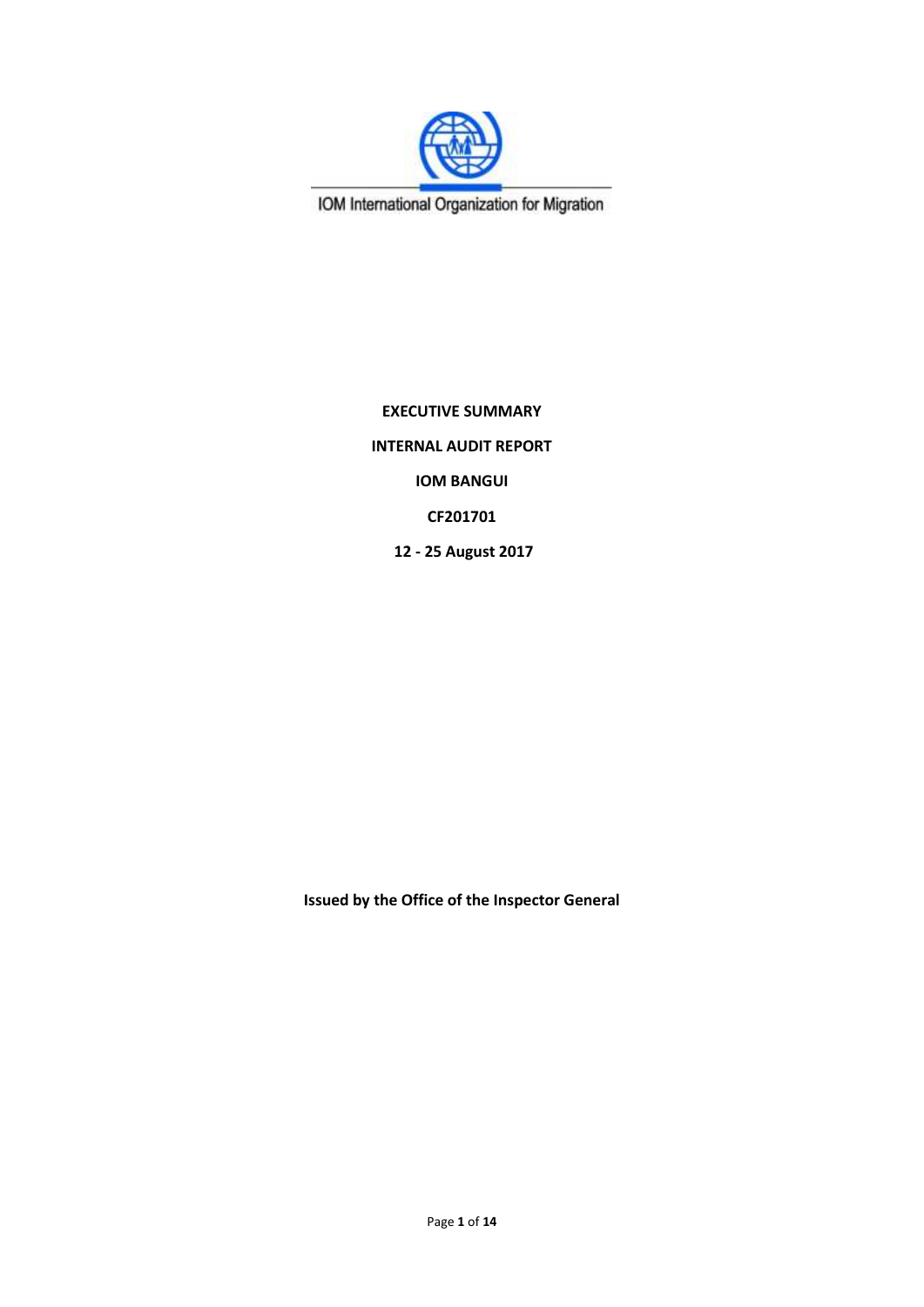# **Report on the Audit of IOM Bangui Executive Summary Audit File No. CF201701**

The IOM Office of the Inspector General (OIG) conducted an internal audit of the IOM Bangui, Central African Republic (the "Country Office") from 12 to 25 August 2017. The internal audit aimed to assess adherence to financial and administrative procedures in conformity with IOM's regulations and rules and the implementation of and compliance with its internal control system.

Specifically, the audit assessed the risk exposure and risk management of the Country Office's activities, in order to ensure these are well understood and controlled by the local management and staff. Selected samples from the following areas were reviewed:

- a. Management and Administration
- b. Personnel
- c. Finance and Accounting
- d. Procurement and Logistics
- e. Contracting
- f. Information and Technology
- g. Programme and Operations

The audit covered the activities of the Country Office from 1 August 2015 to 31 August 2017. The Country Office recorded the following expenses based on IOM financial records:

- August 2015 to July 2016 USD 8,750,354 representing 0.56% and 8.73% of IOM Total and Central and West African Region, respectively.
- August 2016 to July 2017 USD 13,080,616 representing 0.81% and 13.16% of IOM Total and Central and West African Region, respectively.

The last internal audit of the Country Office was February 2015.

Because of the concept of selective testing of data and inherent limitation of the internal audit work, there is no guarantee that all matters of significance to IOM will be discovered by the internal audit. It is the responsibility of local management of the Country Office to establish and implement internal control systems to assure the achievement of IOM's objectives in operational effectiveness and efficiency, reliable financial reporting and compliance with relevant laws, regulations and policies. It is also the responsibility of local management to determine whether the areas the internal audit covered and the extent of verification or other checking included are adequate for local management's purposes. Had additional procedures been performed, other matters might have come to internal audit attention that would have been reported.

The internal audit was conducted in accordance with the Charter of the Office of the Inspector General and in general conformance with the *International Standards for the Professional Practice of Internal Auditing.*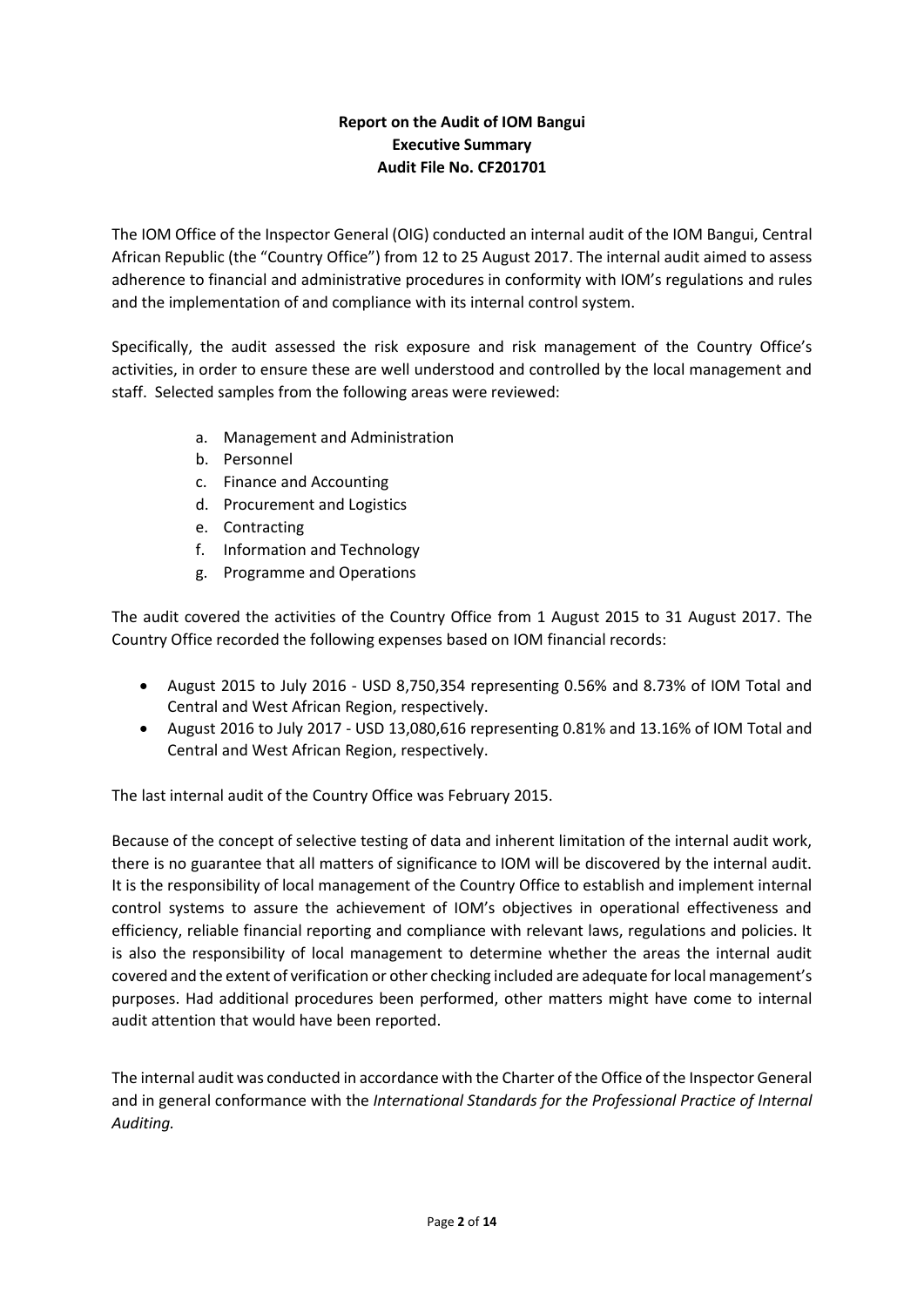### **Overall audit rating**

OIG assessed the Office as **largely ineffective** which means that "significant control gaps exist. Either controls do not treat root causes or they do not operate at all effectively".

This rating was mainly due to weaknesses noted in the following areas:

- 1. Staff Contracts
- 2. Delegation of Authority
- 3. Capacity training for national staff
- 4. Security
- 5. Standard operating procedures
- 6. Human resources administration
- 7. Selection and employment of consultants
- 8. Employee personal files
- 9. Unified Staff Regulations and Rules
- 10. Financial monitoring
- 11. Vendor account maintenance
- 12. Cash payments
- 13. Procurement
- 14. Fleet management
- 15. Warehouse management
- 16. Payments to implementing partners
- 17. IT backup procedures
- 18. Programme management

#### **Key recommendations: Total = 26; Very High Priority = 1; High Priority = 21; Medium Priority = 4**

#### **Very High Priority Recommendation**

Prompt action is required within 1 month to ensure that processes will not be critically disrupted and IOM will not be *critically* adversely affected in its ability to achieve its strategic and operational objectives.

There is one (1) Very High Priority recommendation for Personnel as follows:

1. All contracts should be regularized to conform with IOM staff contract templates.

#### **High Priority Recommendations**

Prompt action is required within three months to ensure that IOM will not be adversely affected in its ability to achieve its strategic and operational objectives.

There are 21 High Priority recommendations as follows:

1. Four (4) recommendations for Management and Administration and Personnel, five (5) recommendations for Procurement and Logistics, one (1) recommendation each for Contracting and Information Technology, and three (3) recommendations for Programme and Operations. These recommendations aim to ensure that the assets of IOM are properly safeguarded, staff welfare is secured and that IOM operations are effective and efficient.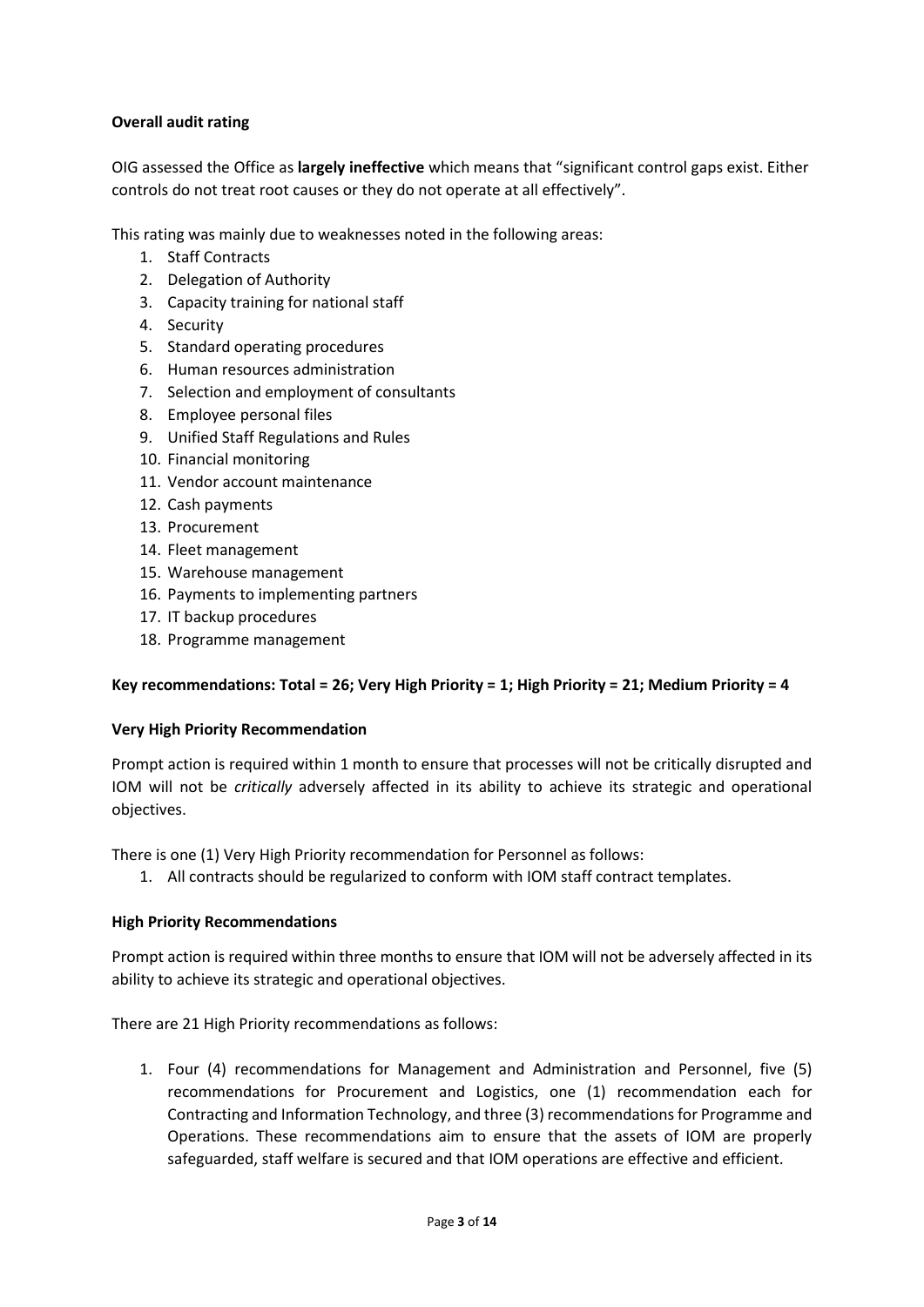- o Develop and document separate delegation of authority matrices for the Country Office and sub-offices to be disseminated to all staff.
- o Update organizational chart.
- o Establish a more systematic training plan and approach for both national and international staff.
- o Secure funding for the position of Field Security Officer for all future project budget proposals.
- o Full compliance with IOM security policies, regulations and requirements.
- o Create a proper regulatory framework by developing internal instructions to achieve a higher degree of compliance with IOM's Regulations and Rules.
- o Make every effort to go live with the automated HR system and coordinate with Head office for a subject matter expert to assist them.
- o Regularize all existing consultancy contracts and fully comply with IOM guidelines on selection and employment of consultants.
- o Ensure that all personnel files contain all the required documents.
- o Inform all staff about the new United staff regulations and rules (USRR) and have the staff sign a copy of the USRR to be put in their files.
- o The internal control procedures of the Procurement Department should be strengthened in order to prevent possible future mismanagement.
- o Suggest to recruit an international IOM staff instead of a secondee for this position. As such, he/she could be held responsible for the proper functioning of the Procurement unit.
- $\circ$  Perform proper vendor assessment and gather all the required information as per IOM criteria. In addition, there should be regular vendor evaluations.
- $\circ$  Develop and introduce standard operating procedures for the use of vehicles allowing for a proper oversight of the fleet and accountability of drivers and other staff directly concerned.
- $\circ$  Introduce immediately standard operating procedures for warehouse management including inventory and stock control.
- o Any contractual payments should be in line with the contract's payment schedule. Any deviations would require prior amendment of the contract.
- o A second air conditioner should be installed in the server room as backup. In addition, the Country office should strictly follow IOM Standards and Guidelines on backup procedures.
- $\circ$  The Country Office should revise its projectization of Staff and Office costs using updated Project planning tools. In addition, the Country Office should implement project-specific budget monitoring procedures.
- 2. Three (3) recommendations on Finance and Accounting are directed towards the enhancement of the reliability and integrity of the Country Office's financial and operational information.
	- o Improve financial control procedures and take necessary steps to ensure timely posting of transactions and reporting is achieved over the next three months.
	- $\circ$  Consider opening different cashbooks for the main sub-offices and establish a system wherein an operational advance is only disbursed when the previous advance has been liquidated.
	- $\circ$  Issue cheques whenever possible in order to limit large petty cash payments.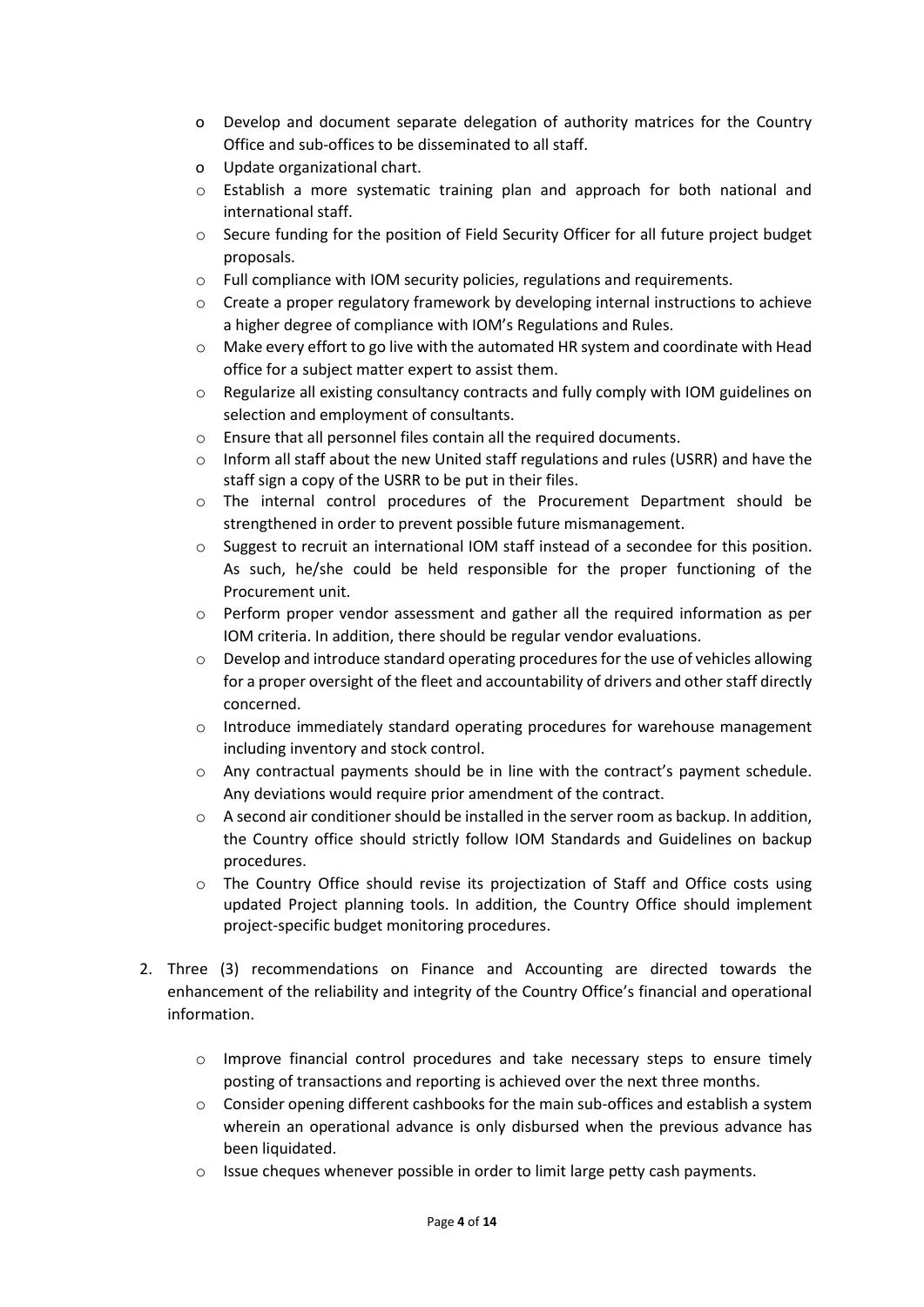Except in the area of Contracting, Information Technology and Programme and Operations, there remains four (4) Medium priority recommendations consisting of one (1) recommendation each in Management and Administration, Personnel, Finance and Accounting, and Procurement and Logistics, which need to be addressed by the Country Office within one year to ensure that such weaknesses in controls will not moderately affect the Country Office's ability to achieve its entity or process objectives.

There are no low priority recommendations for the Country Office.

## **Management comments and action plans**

Except for two (2) high priority recommendations and one (1) medium that were partially accepted recommendation, the remaining 23 recommendations were accepted. Management is in the process of implementation. Comments and/or additional information provided have been incorporated in the report, where appropriate.

This report is intended solely for information and should not be used for any other purpose.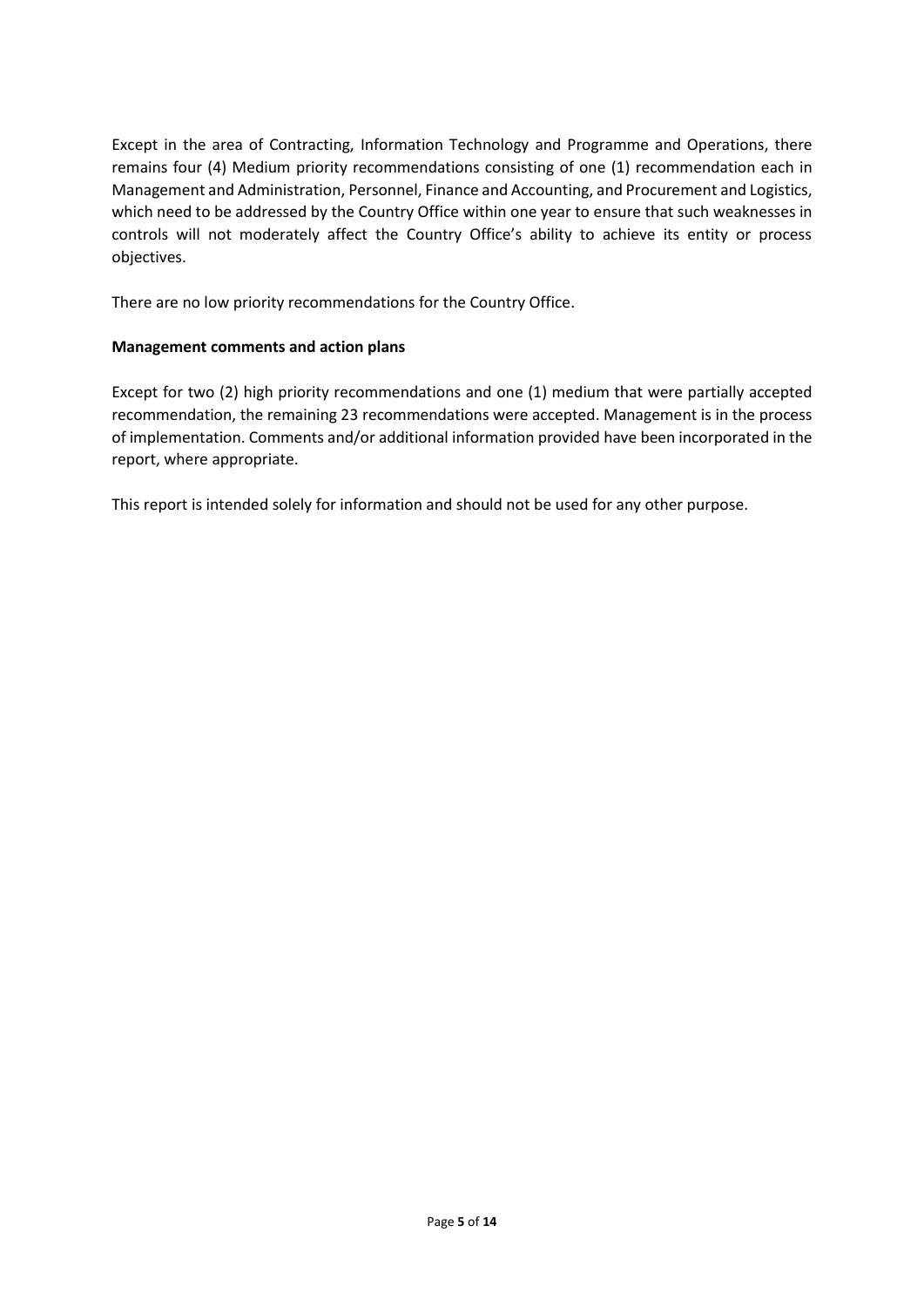### **International Organization for Migration Office of the Inspector General**

### **I. About the Country Office**

The main office is located in Bangui, Central African Republic. As of July 2017, the Country Office has 62 personnel categorized into: 8 officials, 44 staff and 10 non-staff. The Country Office recorded the following expenses based on IOM financial records for the following periods:

- August 2015 to July 2016 USD 8,750,354 representing 0.56% and 8.73% of IOM Total and Central and West African Region, respectively.
- August 2016 to July 2017 USD 13,080,616 representing 0.81% and 13.16% of IOM Total and Central and West African Region, respectively.

The Country Office has a total portfolio of 33 projects and total budget of USD 23,712,638. The top two projects by type:

- Eleven projects for Community Stabilization amounting to USD 21,465,839.72 or 90.50 % of the budget
- Six projects on Displaced Persons amounting to USD 2,019,124 or 8.51 % of the budget.

The last audit was in February 2015 wherein the overall rating was "Partially Effective"<sup>1</sup>.

Implementation status of the previous OIG audit recommendations: Audit Report No.CF201501 IOM Bangui; Total recommendations: 23; Implemented: All 23 accepted recommendations had been implemented.

#### **II. Scope of the Audit**

1

### **1. Objective of the Audit**

The internal audit was conducted in accordance with the Charter of the Office of the Inspector General and in general conformance with the *International Standards for the Professional Practice of Internal Auditing.* The focus of the audit was adherence to financial and administrative procedures in conformity with IOM's rules and regulations and the implementation of and compliance with its internal control system.

### **2. Scope and Methodology**

In compliance with Internal Audit standards, attention was paid to the assessment of risk exposure and the risk management of the Country Office activities in order to ensure that these are well understood and controlled by the local management and staff. Recommendations made during the internal audit fieldwork and in the report aim to equip

<sup>1</sup> *(Previous ratings used (up to 2014) is out of the three ratings: Satisfactory, Partially Satisfactory, and Unsatisfactory)*.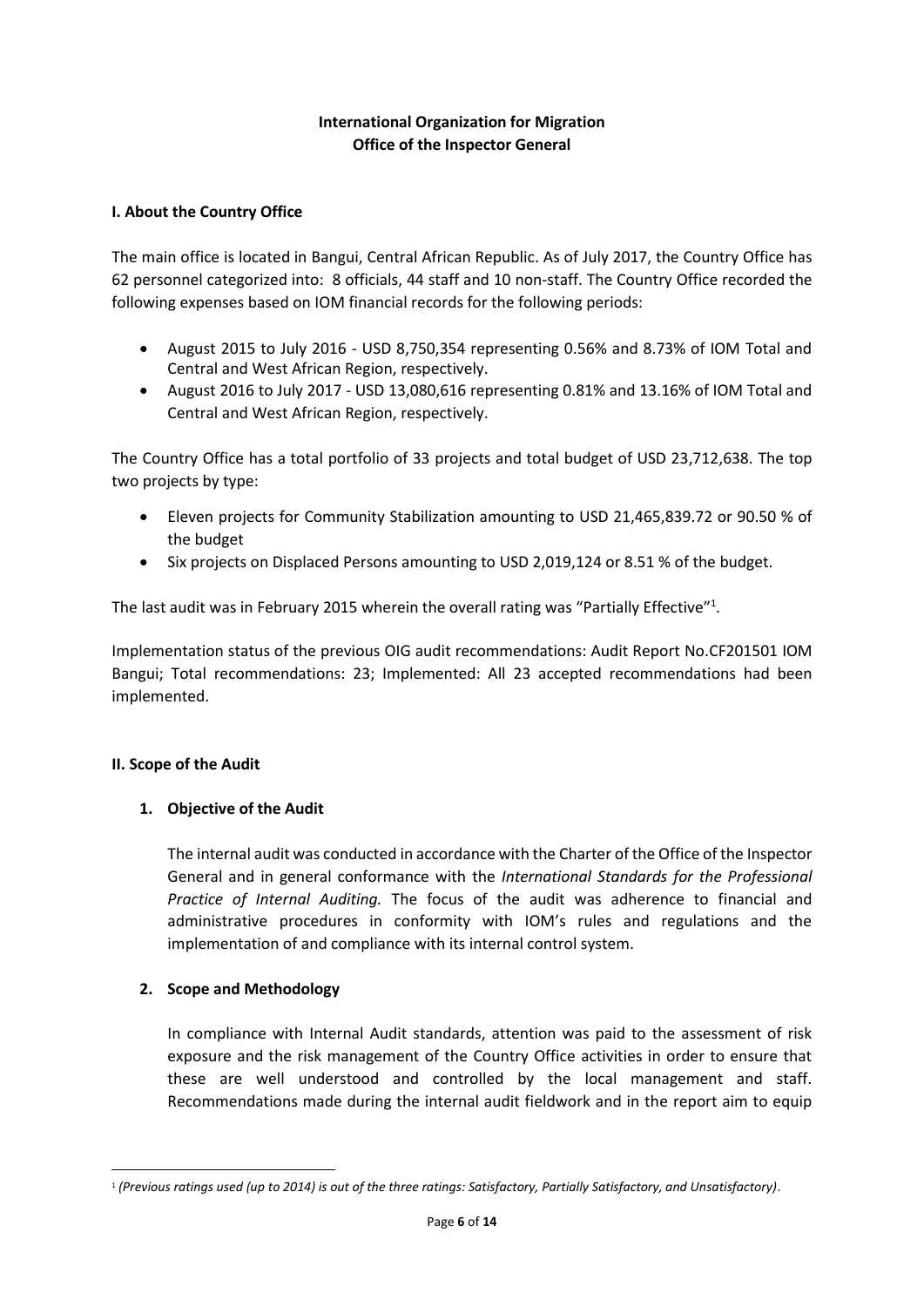the local management and staff to review, evaluate and improve their own internal control and risk management systems.

### **III. Audit Conclusions**

### **1. Overall Audit Rating**

OIG assessed the Office as **largely ineffective** which means that "significant control gaps exist. Either controls do not treat root causes or they do not operate at all effectively".

#### **IV. Key Findings and Very High and High Priority Recommendations**

**Very High** Priority Recommendations:

1. Staff Contracts

All of the Country Office local employees have been issued special all-inclusive contracts of durations varying between one to three months. These contracts continue to get extended for similar durations reaching up to 17 contract extensions in three years in many of the sampled files.

Very High Priority Recommendation:

o All contracts should be regularized to conform with IOM staff contract templates.

*Management agreed with the recommendations and is implementing them.* 

**High** Priority Recommendations:

1. Delegation of Authority

There is no Delegation of authority matrix in place in the Country Office, nor in the sub-offices, that is formally endorsed and disseminated to staff. The organizational chart is not updated and reporting lines are not clear.

High Priority Recommendation:

- o Develop and document separate delegation of authority matrices for the Country Office and sub-offices to be disseminated to all staff.
- o Update organizational chart.

*Management agreed with the recommendations and is implementing them.* 

2. Capacity training for national staff

Over the past years, the Country Office has relied heavily on quick deployment of colleagues from other regions on Short-Term Assignments. However, there is a need to empower the national staff through their own participation in specialized training and mentoring within the region.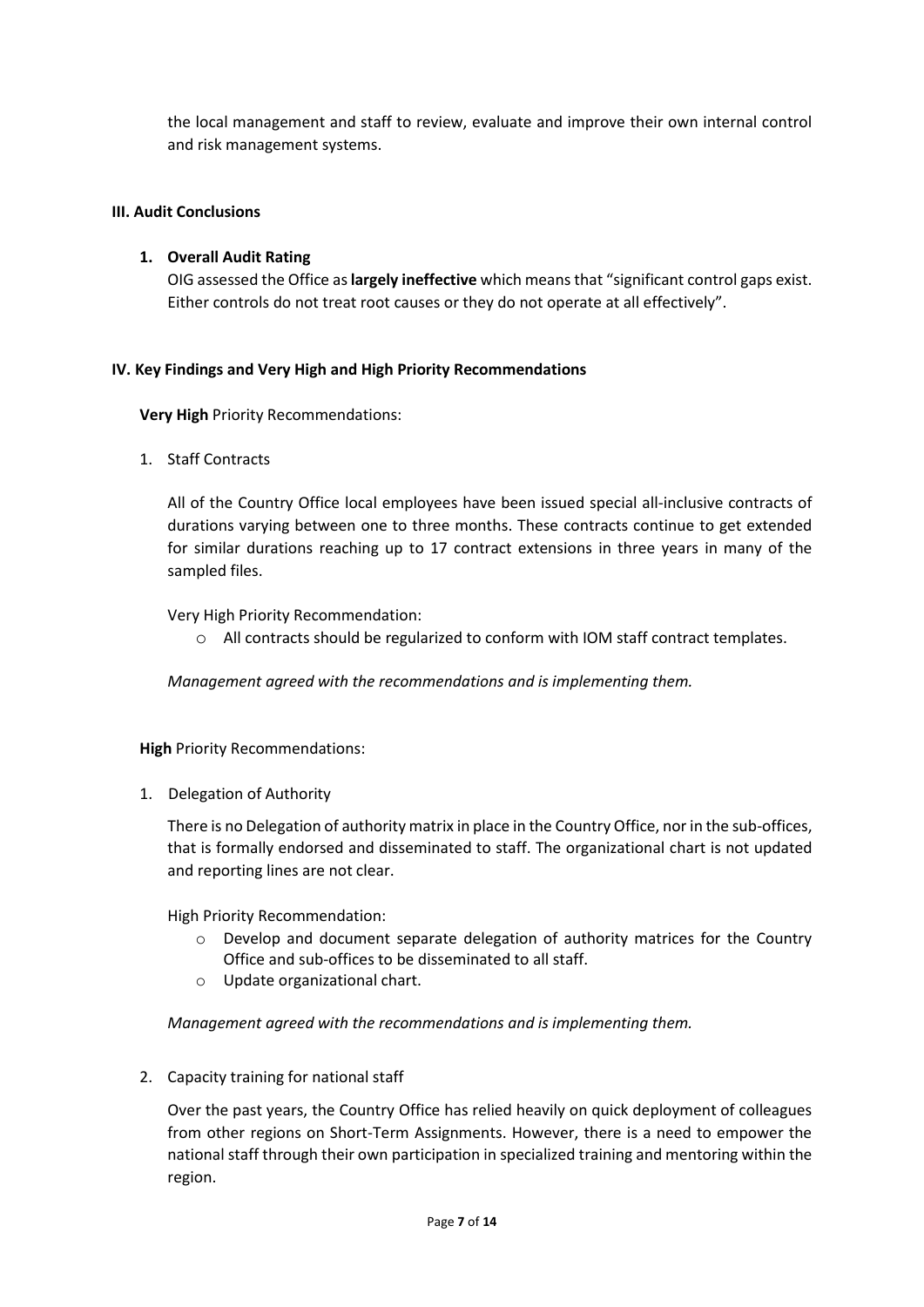High Priority Recommendation:

o Establish a more systematic training plan and approach for both national and international staff.

*Management agreed with the recommendations and is implementing them.* 

3. Security issues

Considering the serious events that occurred in 2015 and the still tense security situation in the country, compliance with security instructions has been challenging. In addition, the position of Field Security Officer is under consultancy contract.

High Priority Recommendations:

- o Secure funding for the position of Field Security Officer for all future project budget proposals.
- o Full compliance with IOM security policies, regulations and requirements.

*Management agreed with the recommendations and is implementing them.* 

4. Standard Operating Procedures

The Country Office does not have any local standard operating procedures or instructions in force which considerably weakens the internal controls and compromises the compliance with the institutional guidance.

High Priority Recommendation:

o Create a proper regulatory framework by developing internal instructions to achieve a higher degree of compliance with IOM's Regulations and Rules.

*Management agreed with the recommendations and is implementing them.*

5. Human resources administration

The Country Office is one of the very few country offices that has not yet gone live with the automated Human resource (HR) system despite the completion of training on said system. This condition seriously affects overall human resources management, including payroll and leave administration.

High Priority Recommendation:

o Make every effort to go live with the automated HR system and coordinate with Head office for a subject matter expert to assist them.

*Management agreed with the recommendations and is implementing them.*

6. Selection and employment of consultants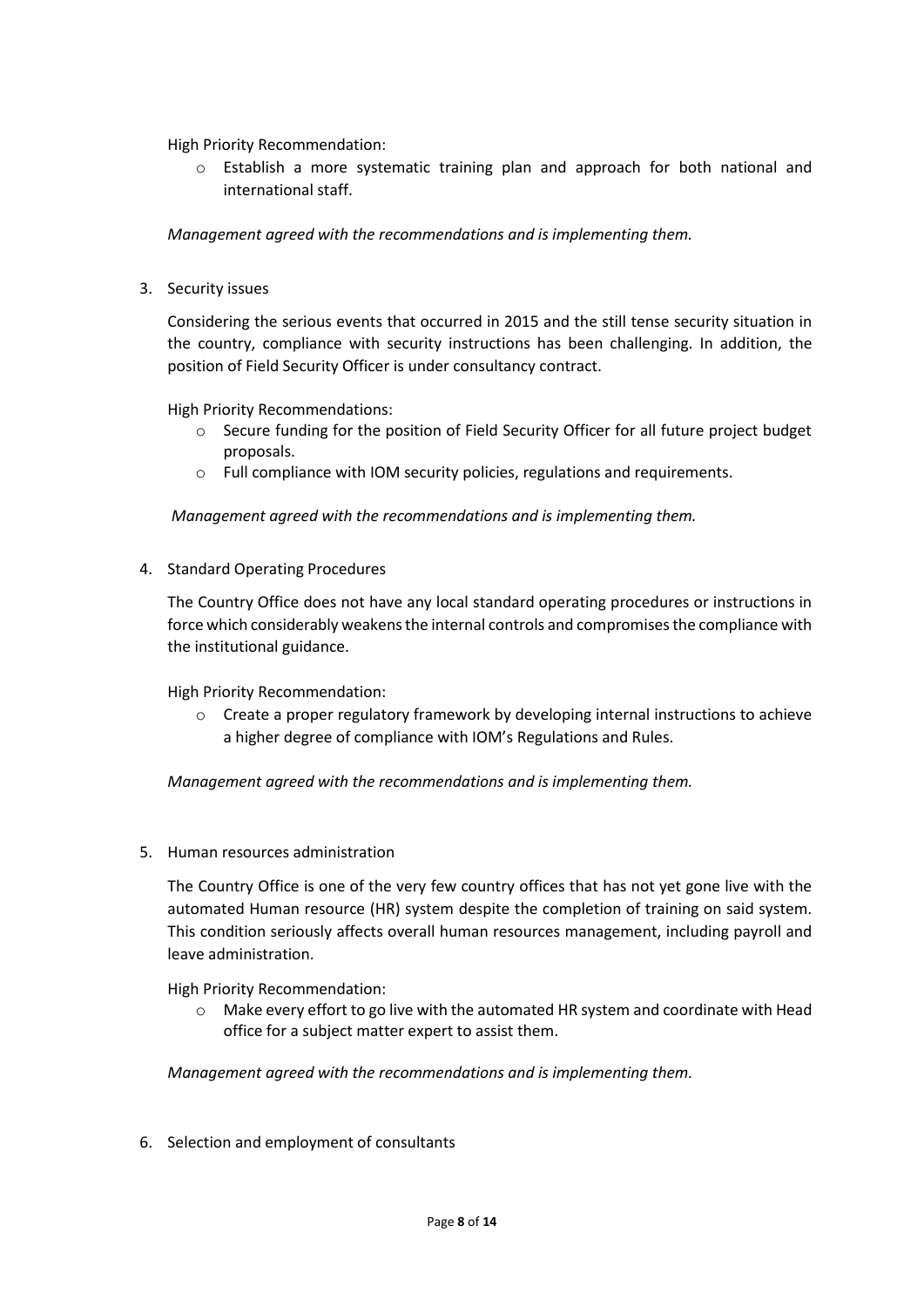The Country Office has over 130 active consultant contracts for positions with varying titles. Based on the sampled files, these contracts did not comply with IOM generic consultancy templates.

High Priority Recommendation:

Regularize all existing consultancy contracts and fully comply with IOM guidelines on selection and employment of consultants.

*Management agreed with the recommendations and is implementing them.*

7. Employee personnel files

Many personnel files were missing with basic mandatory documentation. In addition, typographical errors and inconsistencies were identified.

High Priority Recommendation:

o Ensure that all personnel files contain all the required documents

*Management agreed with the recommendations and is implementing them.*

8. United Staff regulations and rules

The United staff regulations and rules (USRR) were introduced in the Country Office effective 1 September 2016, however, such regulations and rules were not implemented by the Country Office as intended.

High Priority Recommendation:

 $\circ$  Inform all staff about the new USRR and have the staff sign a copy of the USRR to be put in their files.

*Management agreed with the recommendations and is implementing them.*

9. Financial Monitoring

The Country Office has weak financial monitoring in place. There were noted delays in posting of transactions and reporting in the Checklist for Mission accounts closure.

High Priority Recommendation:

o Improve financial control procedures and take necessary steps to ensure timely posting of transactions and reporting is achieved over the next three months.

*Management agreed with the recommendations and is implementing them.*

10. Vendor Account Maintenance

The Country Office has large outstanding open operational advances, part of which is unrecoverable due to staff members that were no longer in service or supporting documents being lost in the office looting in 2015.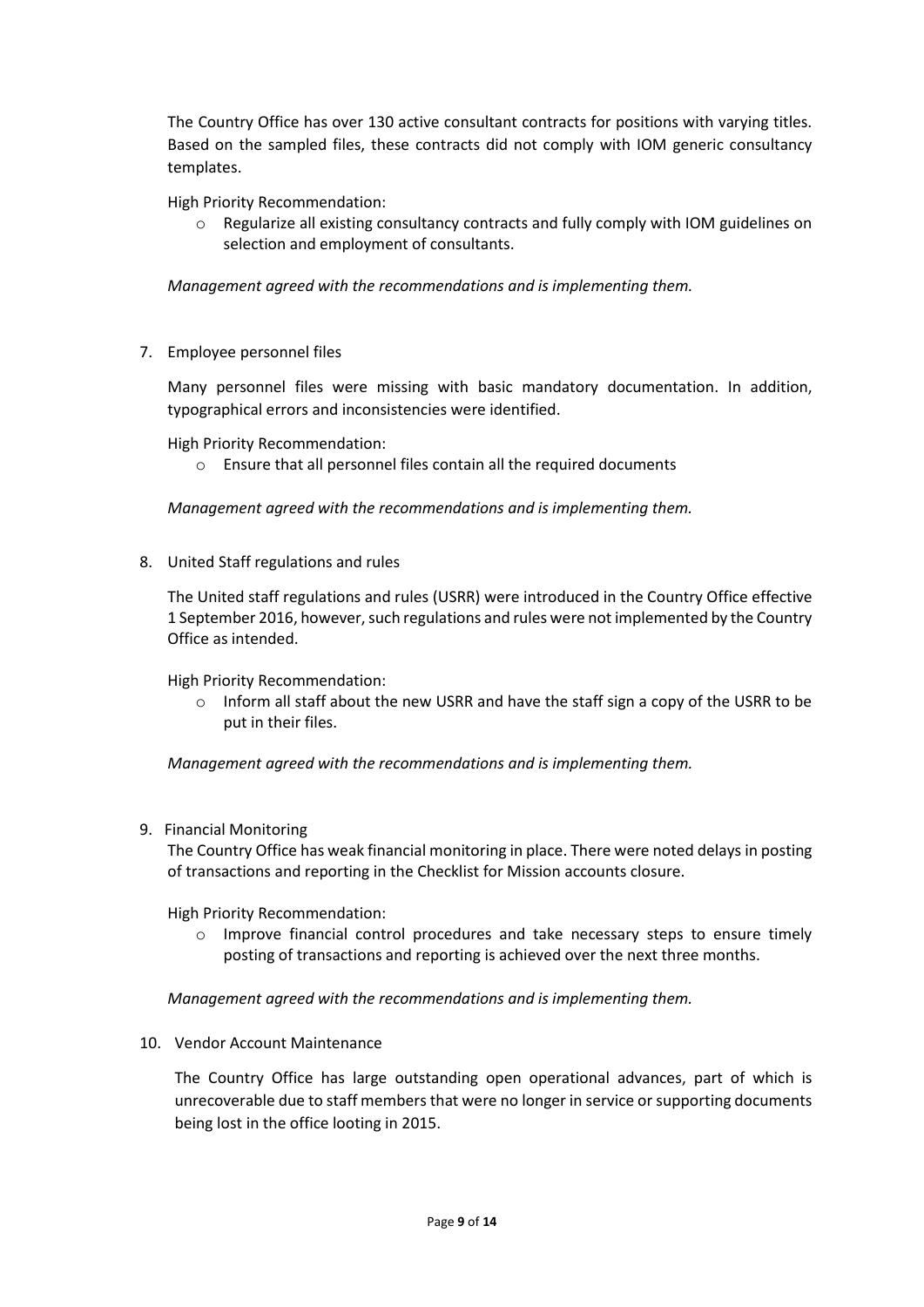High Priority Recommendation:

o Consider opening different cashbooks for the main sub-offices and establish a system wherein an operational advance is only disbursed when the previous advance has been liquidated.

*Management agreed with the recommendations and is implementing them.*

11. Cash Payments

The Country Office has a special approval to make cash payments valid until March 2018, which should be coordinated with Staff Security Unit (SSU). While cash transfers to the field are mostly done by SSU by air, there is no standard procedure for cash handling and/or physically transferring funds.

#### High Priority Recommendation:

 $\circ$  Issue cheques whenever possible in order to limit large petty cash payments.

#### *Management agreed with the recommendations and is implementing them.*

#### 12. Procurement

- There were some Purchase Orders (POs) which remained long-outstanding due to errors, pending delivery and payments etc. In addition, there were invoices received which lacked necessary details for validation, missing goods receipt documents and procurement files lacking bid evaluation documentation.
- The Head of the procurement department is a secondee from another agency and started with IOM in February 2017, for nine months. No specific contract is available in the office except the IOM-MSB agreement.
- There is no proper Vendor screening taking place. In addition, Vendors are not evaluated regularly.

High Priority Recommendations:

- o The internal control procedures of the Procurement Department should be strengthened in order to prevent possible future mismanagement.
- o Suggest to recruit an international IOM staff instead of a secondee for this position. As such, he/she could be held responsible for the proper functioning of the Procurement unit.
- $\circ$  Perform proper vendor assessment and gather all the required information as per IOM criteria. In addition, there should be regular vendor evaluations.

*Management agreed with the recommendations and is implementing them.*

#### 13. Fleet Management

There are no standard operating procedures on usage of vehicles which clearly defines the duties and responsibilities of the drivers, procedures for inspection and reports related to the vehicles.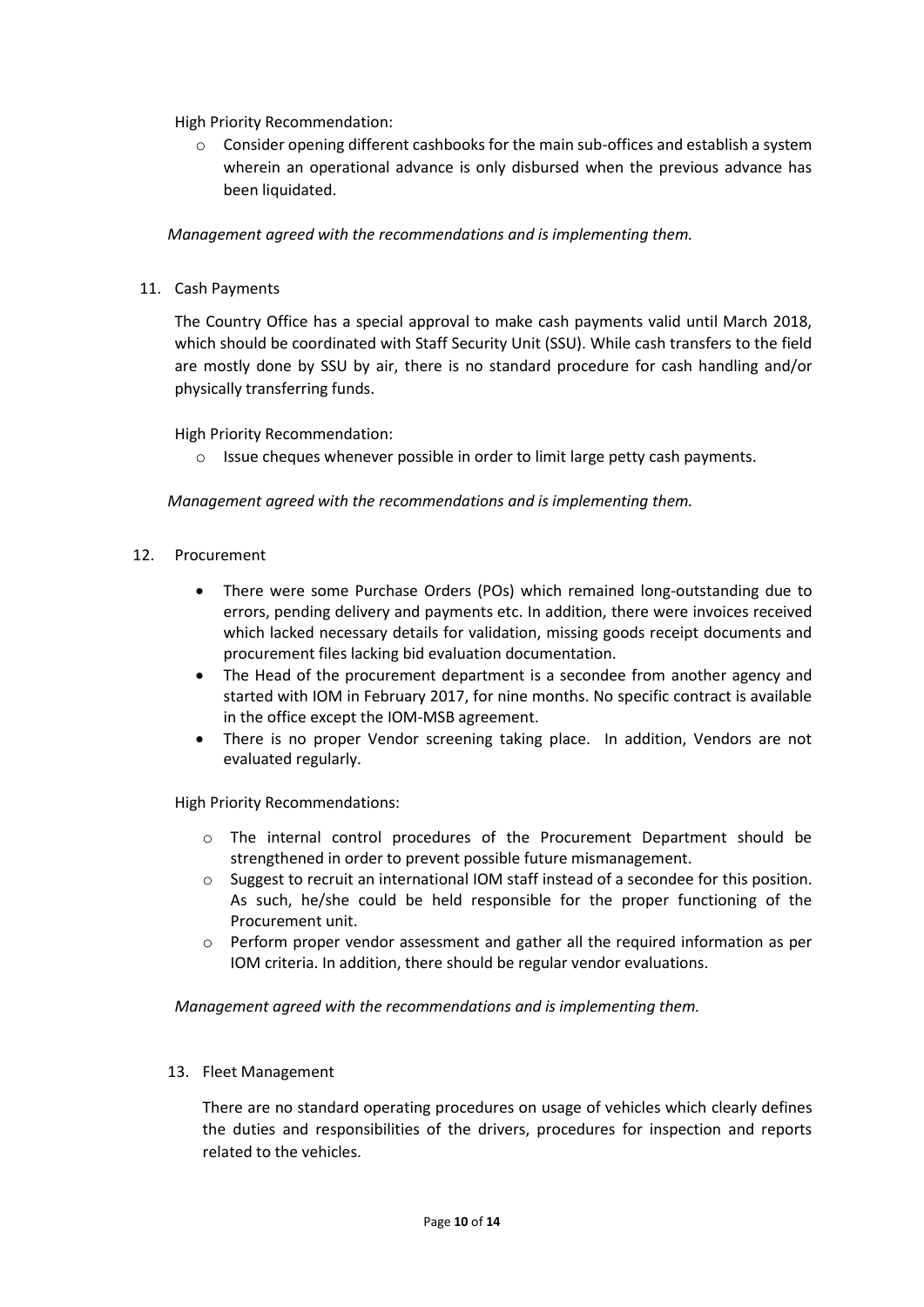High Priority Recommendation:

o Develop and introduce standard operating proceduresfor the use of vehicles allowing for a proper oversight of the fleet and accountability of drivers and other staff directly concerned.

*Management agreed with the recommendations and is implementing them.*

14. Warehouse Management

The Country Office has an on-site warehouse which stores mainly non-food items. However, the inventory is practically non-existent and there was poor warehouse stock control.

High Priority Recommendation:

o Introduce immediately standard operating procedures for warehouse management including inventory and stock control.

*Management agreed with the recommendations and is implementing them.*

15. Implementing Partners

There is a lack of clarity and missing quantifiable outputs and missing deadlines in the Agreements with Implementing Partners. Payments to Implementing Partners are not linked to deliverables and payment schedules.

High Priority Recommendation:

 $\circ$  Any contractual payments should be in line with the contract's payment schedule. Any deviations would require prior amendment of the contract.

*Management agreed with the recommendations and is implementing them.*

16. Information Technology backup procedures

The IT server room in the Country Office has only one air conditioner. Also, there is no off-site IT backup storage in place.

High Priority Recommendation.

 $\circ$  A second air conditioner should be installed in the server room as backup. In addition, the Country office should strictly follow IOM Standards and Guidelines on backup procedures.

*Management agreed with the recommendations and is implementing them.*

17. Program Management

There is no planning tool in place to forecast project-related spending. Project monitoring spreadsheets exists but these had not been updated since March 2017. A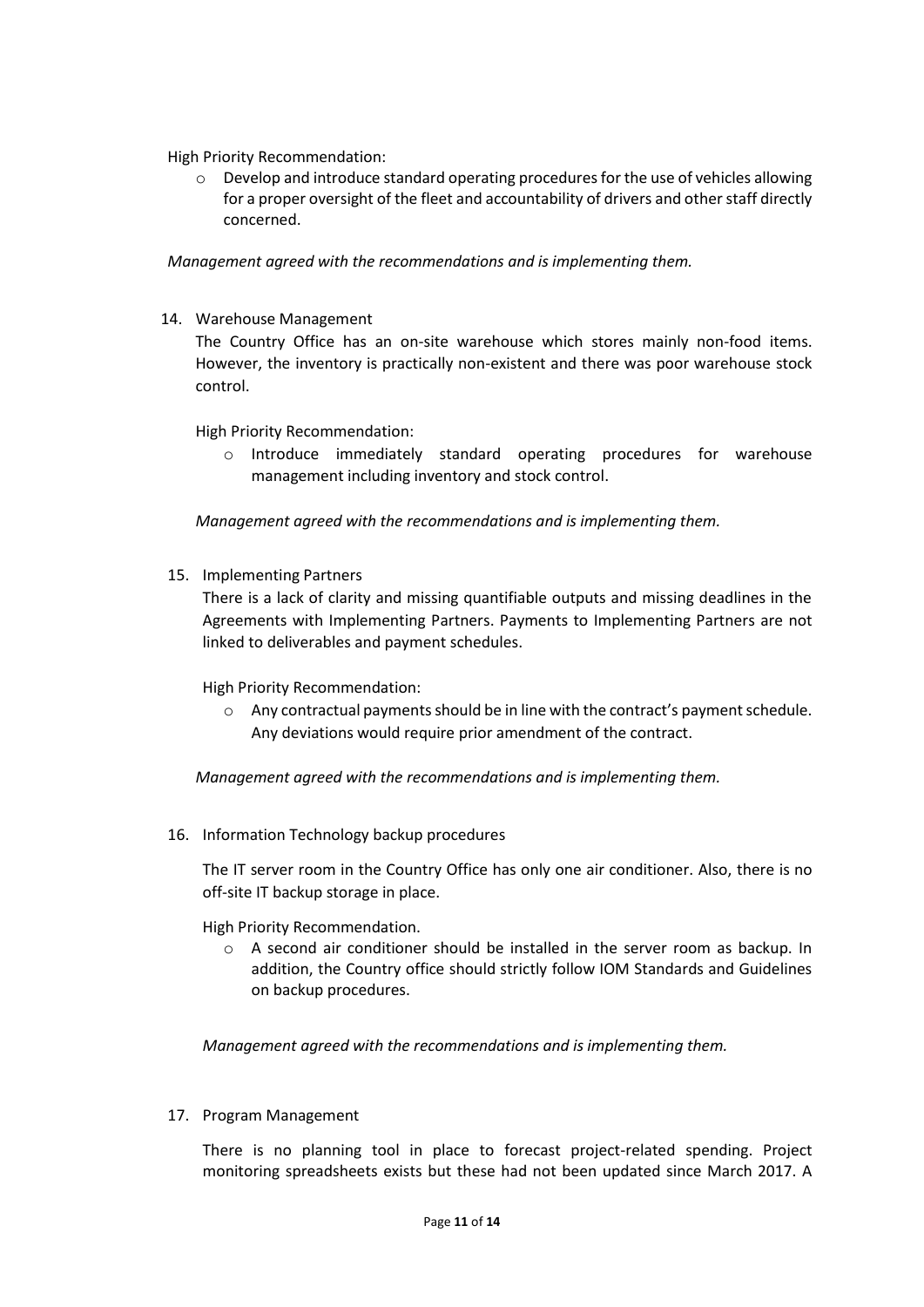review of the project monitoring reports also revealed underspending in this area, which contributes to the low burn rate.

High Priority Recommendation:

o The Country Office should revise its projectization of Staff and Office costs using updated Project planning tools. In addition, the Country Office should implement project-specific budget monitoring procedures.

*Management agreed with the recommendations and is implementing them.*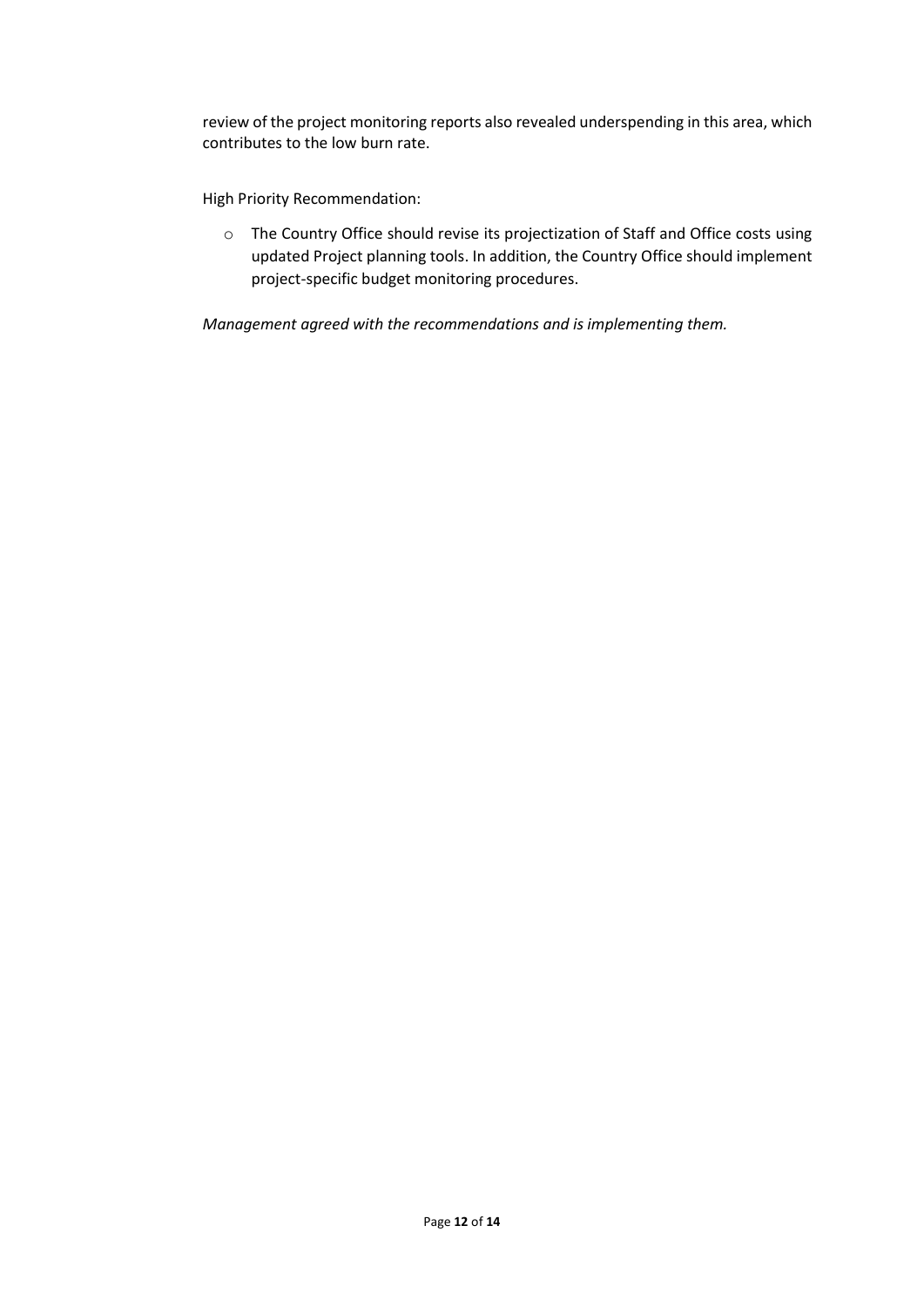### **ANNEXES**

### **Definitions**

The overall adequacy of the internal controls, governance and management processes, based on the number of audit findings and their risk levels:

| <b>Descriptor</b>                           | Guide                                                                                                                                                                                                                                                                                                                      |  |
|---------------------------------------------|----------------------------------------------------------------------------------------------------------------------------------------------------------------------------------------------------------------------------------------------------------------------------------------------------------------------------|--|
| <b>Fully effective</b>                      | Nothing more to be done except review and monitor the existing<br>controls. Controls are well designed for the risk, address the root<br>causes and Management believes that they are effective and<br>reliable at all times.                                                                                              |  |
| <b>Substantially</b><br>effective           | Most controls are designed correctly and are in place and<br>effective. Some more work to be done to improve operating<br>effectiveness or Management has doubts about operational<br>effectiveness and reliability.                                                                                                       |  |
| <b>Partially effective</b>                  | While the design of controls may be largely correct in that they<br>treat most of the root causes of the risk, they are not currently<br>very effective. Or, some of the controls do not seem correctly<br>designed in that they do not treat root causes, those that are<br>correctly designed are operating effectively. |  |
| Largely ineffective                         | Significant control gaps. Either controls do not treat root causes<br>or they do not operate at all effectively.                                                                                                                                                                                                           |  |
| <b>None</b><br>totally<br>or<br>ineffective | Virtually no credible controls. Management has no confidence<br>that any degree of control is being achieved due to poor control<br>design and/or very limited operational effectiveness.                                                                                                                                  |  |